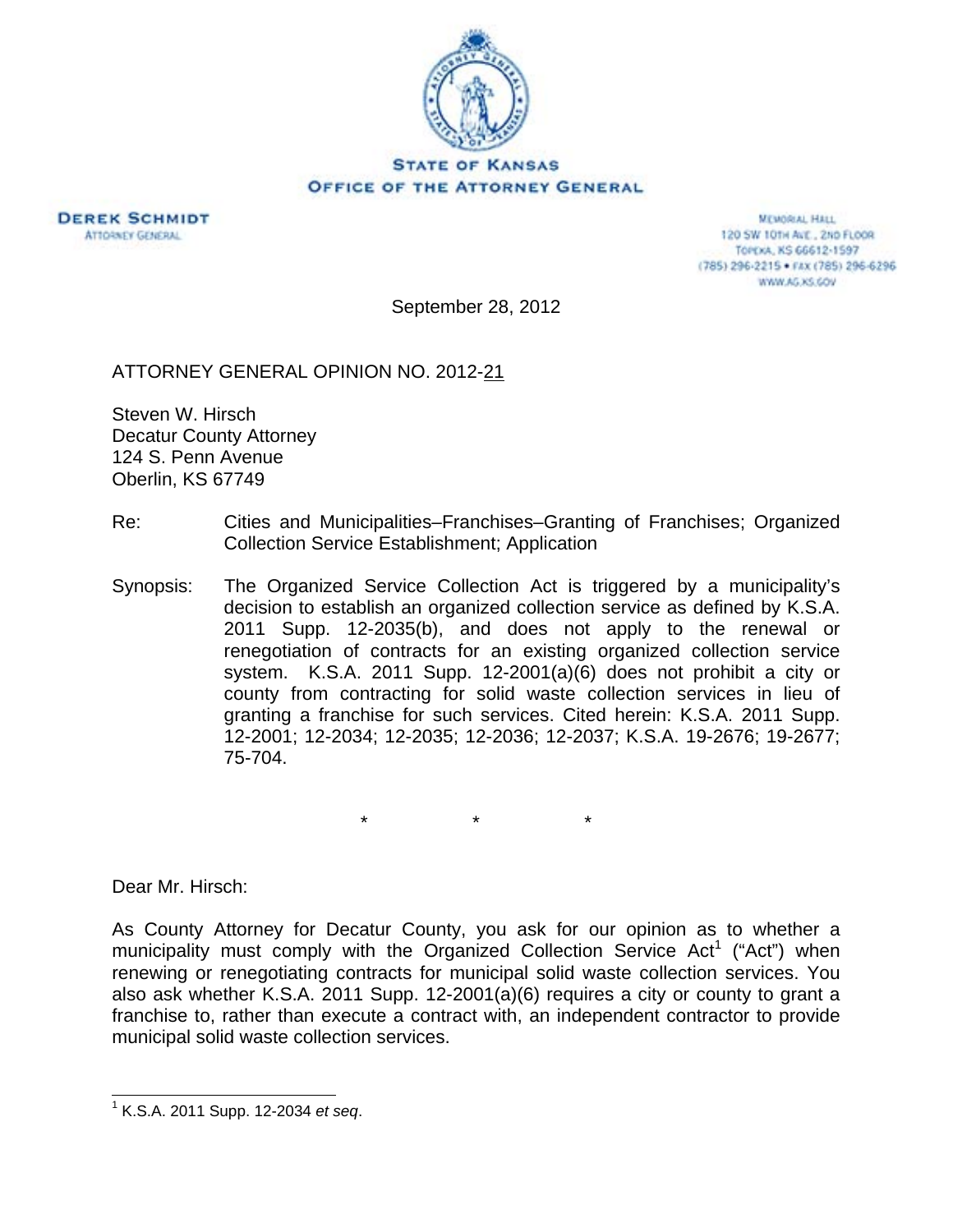In your letter, you state that several years ago, the City of Oberlin and Decatur County entered into contracts with an independent contractor for solid waste collection services, and those contracts are now ready for renewal and renegotiation.

The Act authorizes municipalities<sup>2</sup> to establish organized collection services by ordinance or resolution.<sup>3</sup> Prior to the adoption of an ordinance or resolution establishing an organized collection service, a municipality must follow the procedure outlined in K.S.A. 2011 Supp. 12-2036. Such procedure requires, among other things, that the municipality announce its intent to establish an organized collection service by passage of a resolution of intent at least 180 days before adoption of an ordinance or resolution establishing the organized collection service.<sup>4</sup> After the adoption of the resolution of intent, the municipality must develop a plan for organized collection service and allow all persons providing solid waste or recyclables collection services in the municipality to participate in planning meetings.<sup>5</sup> Additionally, a municipality may not commence organized collection service for a period of at least 18 months from the date of the adoption of the ordinance or resolution establishing such service.<sup>6</sup> In sum, the procedure required by K.S.A. 2011 Supp. 12-2036 takes at least two years to complete.

Your first question is whether the Act would apply to the renewal or renegotiation of current contracts for solid waste collection services. When interpreting statutes, the plain meaning of a statute controls unless a contrary legislative intent can be shown.<sup> $\prime$ </sup> Therefore, to answer your question, we consider the plain meaning of the Act.

K.S.A. 2011 Supp. 12-2035(b) defines organized collection service as follows:

[A] system for collecting solid waste, recyclables or both, including franchise, organized collection, or a process in which a municipality goes from multiple haulers to one single contracted hauler in which a specified collector, or a member of an organization of collectors, is authorized to collect from a defined geographic service area or areas some or all of the solid waste or recyclables that is released by generators.

We note that this definition includes examples of organized service such as franchise, organized collection, or switching from multiple haulers to one hauler. Each of these examples is a departure from an open market system in which there are no municipal restrictions on private businesses providing waste collection services. Therefore, it appears that K.S.A. 2011 Supp. 12-2035(b) is intended to broadly define organized solid waste collection systems as those that exclude some or all private businesses

<sup>&</sup>lt;u>2</u><br><sup>2</sup> "Municipality" is defined as any county, city, township and other political subdivision or taxing subdivision including any board, bureau, commission, committee or other agency having authority to create, regulate or otherwise impact the delivery of collection services. K.S.A. 2011 Supp. 12-2035(a).

 $3$  K.S.A. 2011 Supp. 12-2036(a).

<sup>4</sup> K.S.A. 2011 Supp. 12-2036(b).

 $5$  K.S.A. 2011 Supp. 12-2036(c).

 $6$  K.S.A. 2011 Supp. 12-2036(f)(1).

<sup>7</sup> *See, e.g., City of Wichita v. Patterson*, 22 Kan. App. 2d 557, 558 (1996).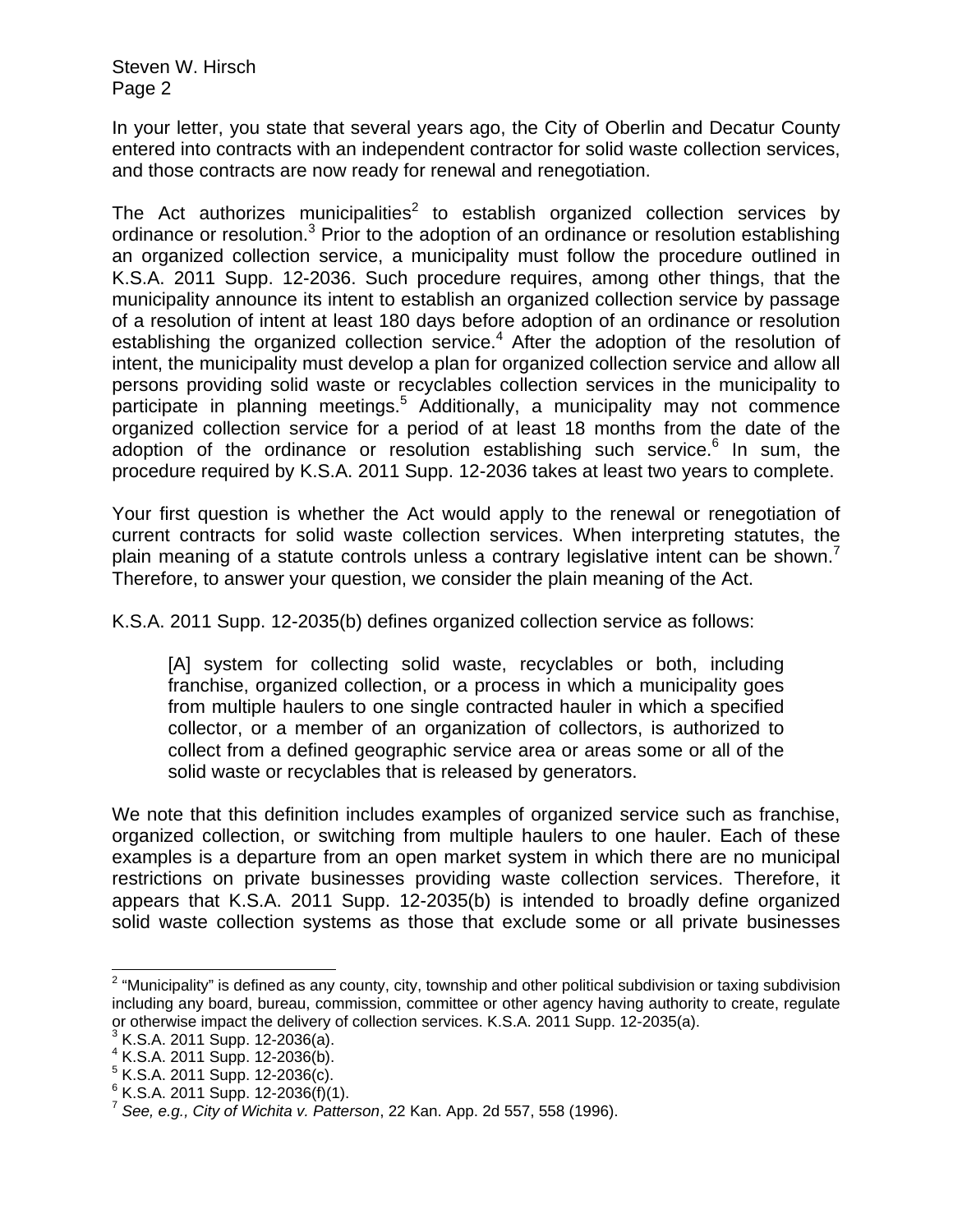from providing such services to municipal customers, or to restrict the manner or area(s) in which such businesses may provide services.

This interpretation is consistent with the legislative history of the Act. In legislative testimony, proponents of the Act stated that the Act prevents municipalities from taking business away from private waste collection companies without prior notice.<sup>8</sup> A proponent of the Act also testified that his waste collection business was "forced out" of  $\alpha$  city by the city's decision to grant a franchise to a single hauler.<sup>9</sup> Finally, proponents of the Act testified that the Act is intended to lessen the impact of lost business due to a municipality's decision to change from an open market waste collection system to a government-managed system that limits the number of waste collection businesses that may provide service to the municipality.<sup>10</sup> Each of these examples involves the loss of business by a private company due to municipal decisions to depart from an open market approach to solid waste collection.

Whether the solid waste collection contracts in the City of Oberlin and Decatur County fall within the definition of organized collection service is a question of fact, and not a question of law upon which we may opine.<sup>11</sup> We have no information regarding the content of such contracts, the proposed terms for renewal or renegotiation, or whether the current solid waste collection systems in the city and county would be considered organized collection services for the purposes of the Act. However, based upon the plain language of K.S.A. 2011 Supp. 12-2035(b) and the legislative history of the Act, we opine that a contract would constitute an organized collection service if the contract serves to exclude other solid waste collection companies from providing services in the municipality or restrict the manner or area(s) in which such businesses may provide services.

Assuming that such contracts are organized collection services, we next consider whether the Act applies to the renewal and renegotiation of such contracts. "Regarding statutory construction, it is fundamental that the intent of the legislature governs and, when construing a statute, a court should give words in common usage their natural and ordinary meaning."<sup>12</sup> "The legislature is presumed to have expressed its intent through the language of the statutory scheme it enacted."<sup>13</sup>

Pursuant to K.S.A. 2011 Supp. 12-2036(a), the Act is triggered by a municipality's decision to establish an organized collection service. That statute states in relevant part:

l

<sup>8</sup> *Minutes*, House Local Government Committee, February 17, 2011, Attachments 1 and 2; *Minutes*, Senate Local Government Committee, March 14, 2011, Attachments 5 and 6.

<sup>9</sup> *Minutes*, House Local Government Committee, February 17, 2011, Attachment 1; *Minutes*, Senate Local Government Committee, March 14, 2011, Attachment 6.

<sup>10</sup> *Minutes*, House Local Government Committee, February 17, 2011, Attachments 1 and 2; *Minutes*, Senate Local Government Committee, March 14, 2011, Attachments 5 and 6.

 $11$  K.S.A. 75-704.

<sup>12</sup> *See, e.g., Fisher v. State Farm Mut. Auto. Ins. Co.*, 264 Kan. 111, 118 (1998). 13 *See, e.g., State ex rel. Stovall v. Meneley*, 271 Kan. 355, 378 (2001).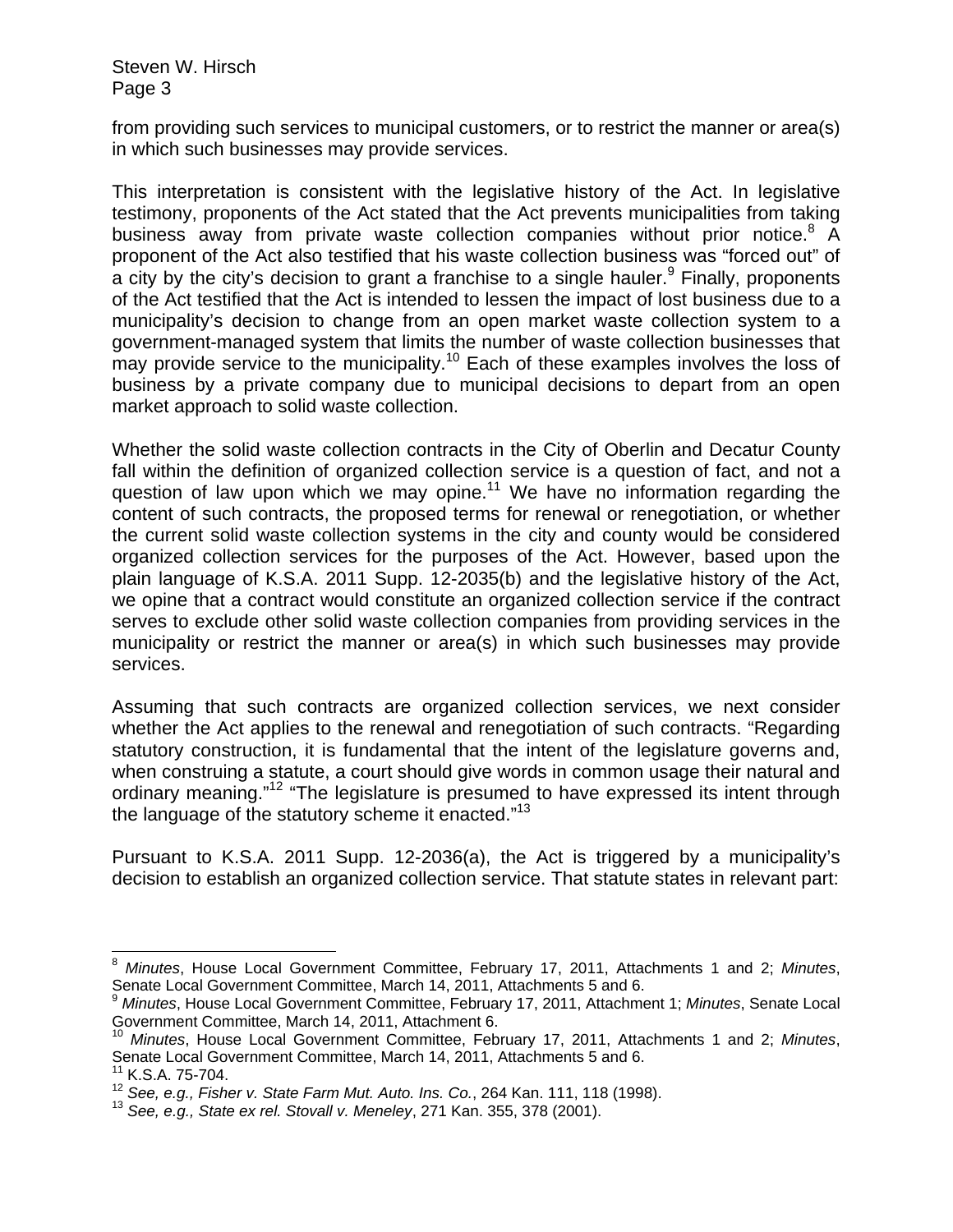> A municipality may establish an organized collection service as a municipal service by ordinance, in the case of a city, or by resolution, in the case of other municipalities.

"Establish" is ordinarily defined as "to bring into existence."<sup>14</sup> We presume that the legislature's choice of the word "establish" indicates that the Act is intended to apply to a municipality's decision to bring an organized system into existence. It follows that the Act is *not* intended to apply to organized collection systems that are already established, such as the renewal or renegotiation of a contract for the existing organized system.

We find support for this interpretation in other sections of the Act. When construing statutes, various provisions of an act must be considered *in pari materia* with a view of reconciling and bringing them into workable harmony if possible.<sup>15</sup> Notably, there is no provision of the Act that expressly applies to renewals or renegotiations. This suggests that the legislature did not contemplate requiring the two-year procedure outlined in K.S.A. 2011 Supp. 12-2036 to be followed for renewals or renegotiations of existing organized service contracts.

Further, K.S.A. 2011 Supp. 12-2036(e)(2)(B) states that a municipality's plan to establish an organized collection service shall be evaluated in regard to "minimizing displacement and economic impact to current solid waste collectors." This language presupposes that the plan, if adopted, would displace current businesses. A renewal or renegotiation of an existing contract for organized service would not displace or impact economically other waste collection businesses; such displacement or economic impact would have occurred, if at all, when the municipality first adopted an organized collection system that excluded or restricted such businesses.

Finally, K.S.A. 2011 Supp. 12-2037(a) states that the Act "shall be applied to all municipalities regardless of the *stage of development* of an organized collection system."<sup>16</sup> The phrase "stage of development" suggests that the Act applies only to organized collection systems that are not yet fully developed.

Taken together, the various provisions of the Act suggest that the Act is intended to apply only when a municipality decides to bring into existence an organized collection system where such system did not previously exist. Therefore, we opine that the Act does not apply to the renewal or renegotiation of a contract for an existing organized collection service.

Your second question asks us whether the City of Oberlin and Decatur County must grant a franchise to, rather than execute a contract with, an independent contractor to provide municipal solid waste collection services. The authority of a city to grant a franchise is governed by K.S.A. 12-2001 *et seq*.

<sup>&</sup>lt;sup>14</sup> http://www.merriam-webster.com/dictionary/establish.

<sup>15</sup> See, e.g., State ex rel. Morrison v. Oshman Sporting Goods Co., 275 Kan. 763, 768 (2003).<br><sup>16</sup> Emphasis added.